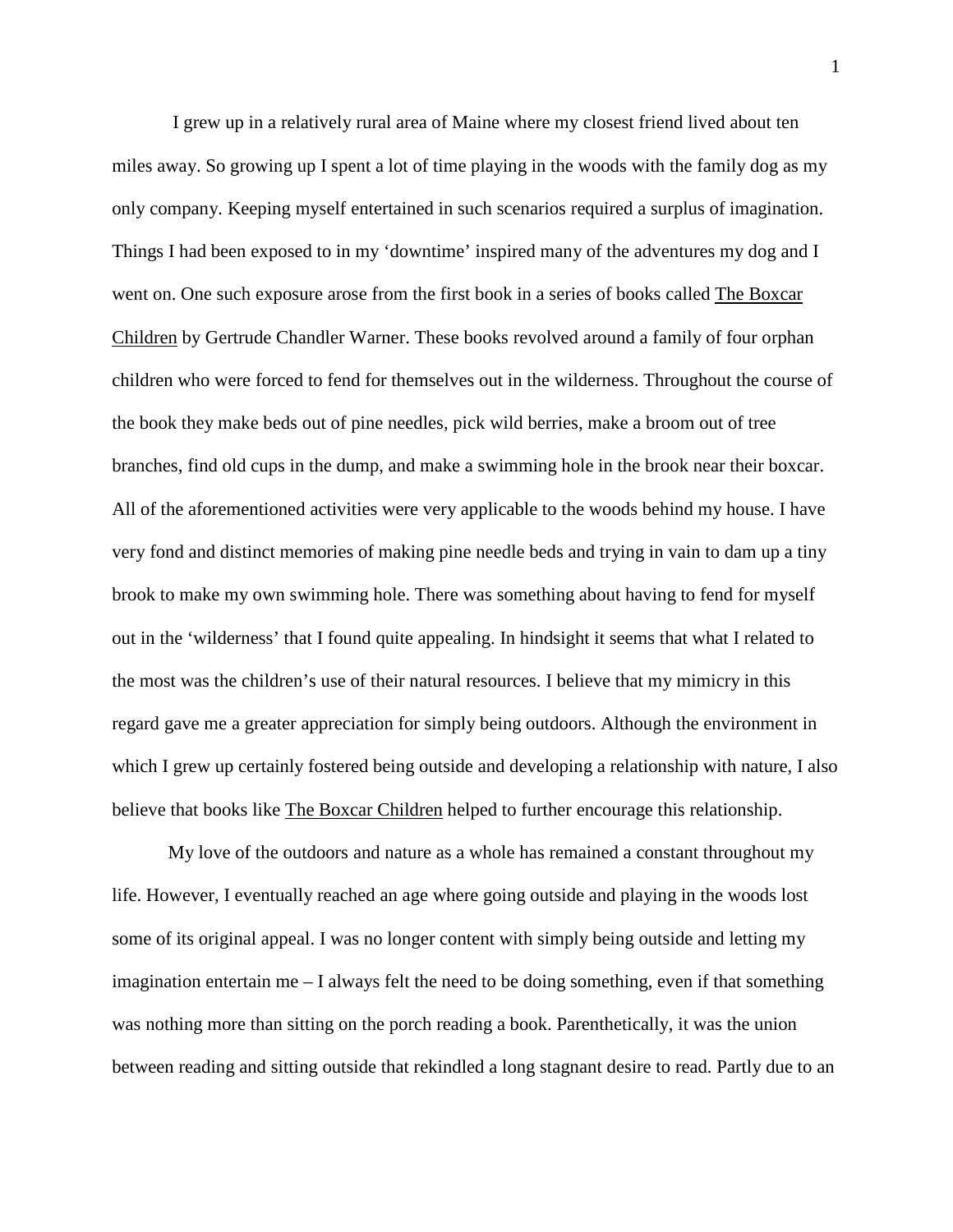unfortunate fifth grade experience in which I learned I didn't have to read in order to complete an assignment, I lost all interest in reading until my junior year of high school. That summer I wanted to be outside, but I couldn't think of anything to entertain me, so I picked up a book and decided to read, for pleasure, with no external motivation, for the first time in four or five years. Since then my reading habits are much improved, but sitting outside in the sunshine is still my favorite venue. One such book I specifically recall reading outside is Amazonia by James Rollins. Amazonia is a sci-fi novel that takes place in the Amazon rain forest, and as soon as I started reading I was transported right into the jungle, though it likely helped that I was reading in direct sunlight. In addition to this being one of my all time favorite books, I also found Amazonia to be exceptionally engaging because even though it is a science fiction novel, the actual science described is remarkably accurate. A few months prior to reading this book I had attended a week-long short course in functional genomics at MDIBL and I was very excited about research at that time. Thus this book appealed heavily to me as a scientist. Amazonia was not only engaging as a result of a believable scientific and action filled plot, but it also addressed with some moral quandaries that arise when dealing with tensions between science and nature. For example, one plotline of the novel is based on a prion disease that doesn't affect those living in the rainforest but is horribly detrimental to outsiders. As non-native humans began to invade the Amazon rainforest and attempted to capitalize on its resources, this mysterious disease began to affect those that invaded the region and was starting to spread to their respective homelands, thus putting the planet on the cusp of an epidemic. In this story, had we as humans left nature alone and not tried to manipulate it to our advantage we could have avoided potential disaster.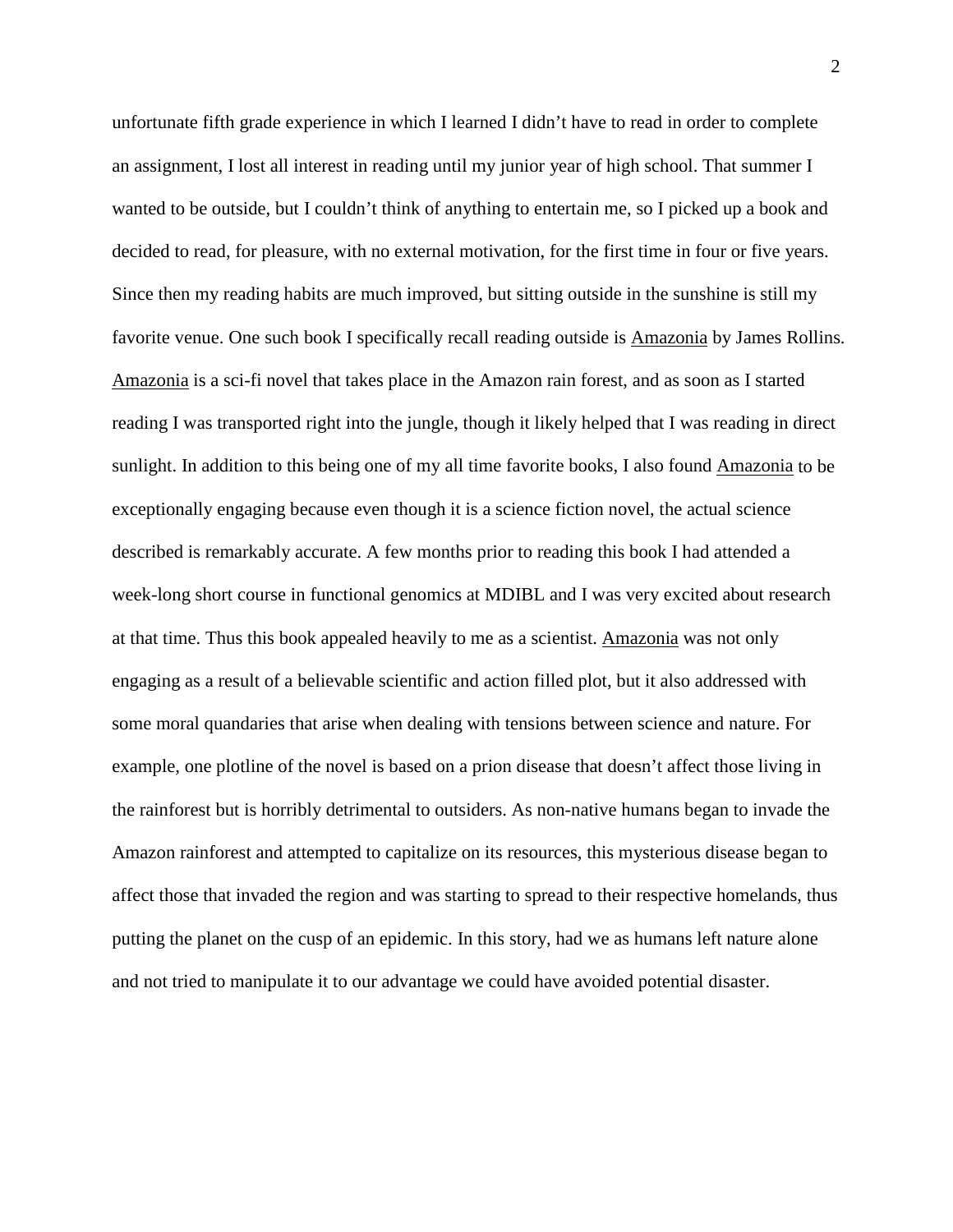One of the most profound self-discoveries I have made over the course of my college career is that I tend to be more questioning of the applications of science than many of my peers. Specifically, I have become increasingly wary of the pharmaceutical companies and the more I learn, the more my interest in biomedical research has waned. A lot of biomedical research is conducted with the ultimate goal of developing a pharmaceutical and often times I think the moral capacity of pharmaceutical companies ought to be suspect. My general inclination to be suspicious of industry is partially a result of my upbringing. There was a time in my childhood during which my father decided to boycott Wal-Mart. At the time I doubt I had any personal convictions one way or the other, but my dad was opposed to big corporations so I followed suit since, as I've been told, dads are always right. This event, coupled with my subsequent reading of 1984 by George Orwell has helped develop my current convictions. Although the dystopian state of the planet in Orwell's novel is an exaggeration on anything that is likely to happen, the book did give me pause. The extreme manipulation of the people of Oceania by the government seemed only a few steps from the realm of possibilities, and the more I considered the actions of this fictitious government, the more possible they seemed. Allow me to make myself clear; I do not think that we are living in an Orwellian dystopia. I do, however, think that there are certain organizations that exist in society today that have enough power to get away with serious injustices, and in hindsight, books like 1984 are largely to thank (or blame) for my suspicions.

Chronologically, I read 1984 before I began examining my desire to participate in a biomedical field. At that point in my life I hadn't thought much about pharmaceutical companies and my chosen field. It really wasn't until we read Sir Francis Bacon in Honors that I truly started questioning my unwavering faith in scientific practices. Bacon introduces a sort of "new science" in *The Great Instauration* through which we study nature to try and control and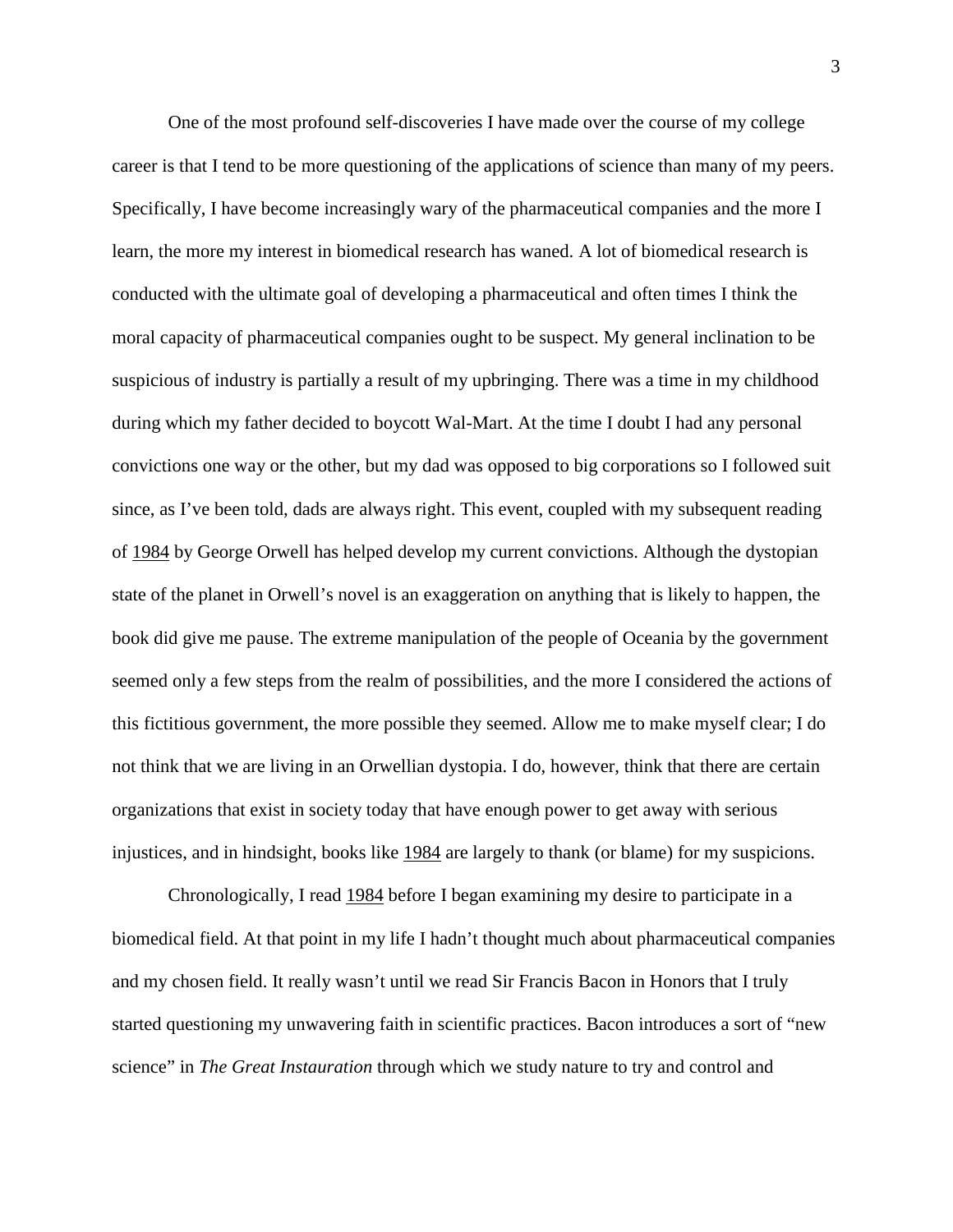manipulate it for our own benefit. As a scientist, I recognize that this is, in fact, what science is mostly about today. At least in the biomedical branch of biochemistry, there is very little that we study simply for the sake of gaining a better understanding of what it is and/or how it works. We don't study a specific protein simply to understand the protein; we study that protein so we can use it as a target for a pharmaceutical, for example. Our goal is to understand natural phenomena and then employ that knowledge to our benefit. So while I realize that manipulating and controlling nature is a large part of my chosen field, I have a deeply rooted moral opposition to this sort of idea. And herein lies one of the largest academic struggles I've had to face in my collegiate experience.

In an effort to prevent things from becoming too serious, I would like to take a short respite from the retelling of my brief identity crisis and take a moment to engage in something more light-hearted. I am at my most comfortable when I'm in an environment in which I can crack jokes. My mother informs me that I learned sarcasm at an unfortunately young age, and a lot of my humor stems from that. I have no dreams of becoming a comedian (I'm not that funny), but I do think that even in the most serious of situations, a few (tastefully placed) wisecracks can do a lot of good. Therefore, for this interlude I turn to the delightfully amusing book Lamb: The Gospel According to Biff, Christ's Childhood Pal by Christopher Moore. I think the title speaks for itself, but in case it doesn't, the story begins with our narrator Biff meeting a young Joshua (Biff's modern translation of Jesus) resurrecting dead lizards in his mouth. Biff's gospel continues from there, filling in all the missing details on his pal's pre-messiah life. The bulk of Lamb consists of Joshua trying to figure out how to be a messiah, with Biff offering comedic relief and sarcasm to help his friend along. The story is cleverly written so that it's funny, but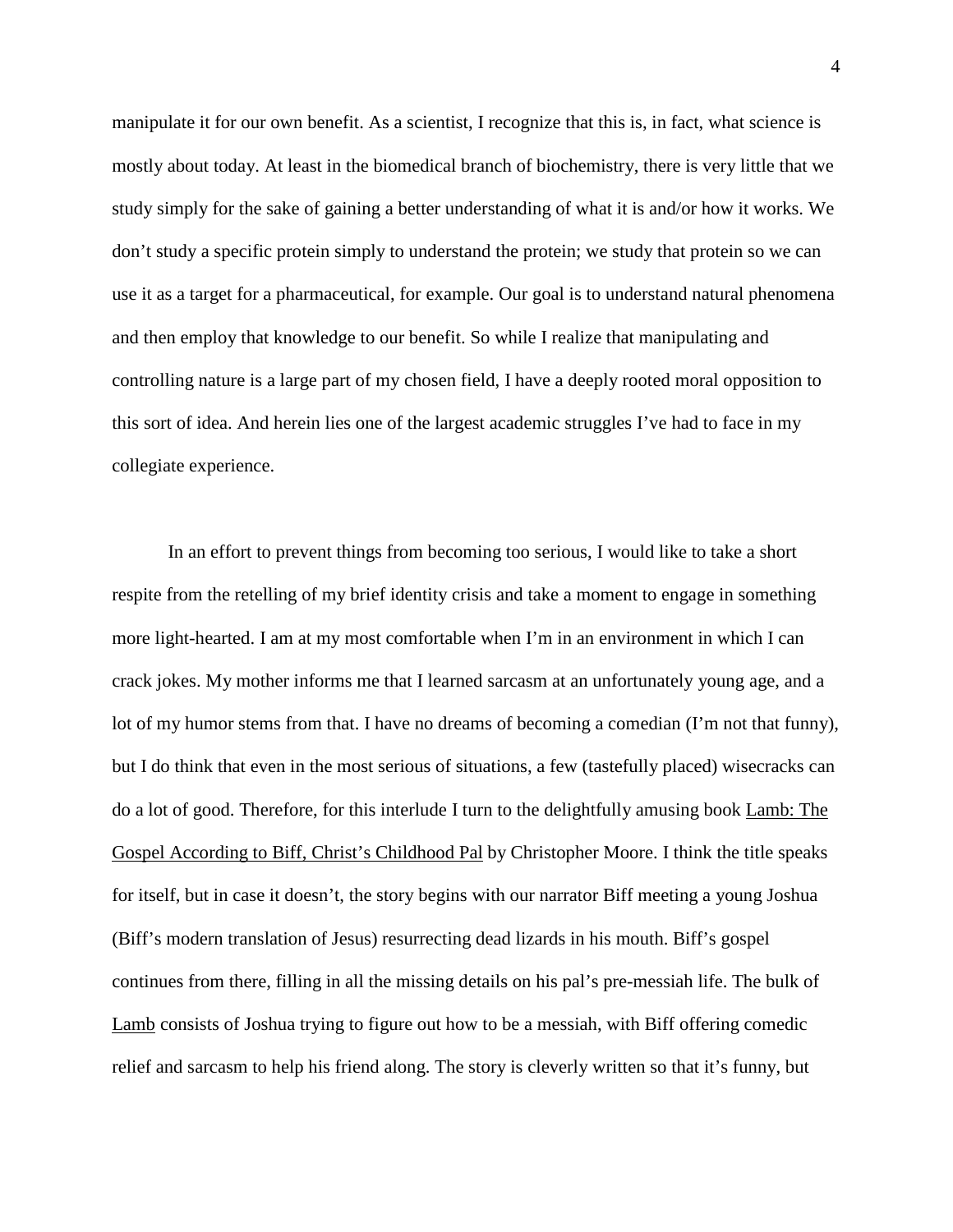comes with enough depth that I developed an emotional attachment to the characters. But what really appeals to me about this book is that Moore took a subject a number of people take very seriously and made it funny in a way that, in my opinion, doesn't disgrace the message of the Bible (though a devout Christian might disagree on that point). It's important to me to interrupt things in life that are serious or stressful with a bit of fun. I know that personally when I'm stressed if I can find something funny to start laughing about my stress dissolves and the source of that stress seems far less daunting.

And now, refreshed, I shall return to that which has caused me some minor stress over the past few years. One of my greatest ethical oppositions to Bacon's "new science" is that I don't believe we understand enough about nature to be able to manipulate and control it without facing significant consequences. As I have progressed through the predetermined curriculum of a biochemistry major, I have learned one very important piece of information – we, as scientists, don't know much. In his essay *The Land Ethic*, Aldo Leopold phrases this tidbit as follows "The ordinary citizen today assumes that science knows what makes the [biotic] community clock tick; the scientist is equally sure that he does not." (from *A Sand County Almanac*). As soon as I read that statement, I knew I was going to appreciate what Leopold had to say. *The Land Ethic* is an essay written in the late 1940s on the human relationship with the land that epitomizes my views on our interaction with the natural world. Nature as a whole is exceedingly complex – even something as small as a cell is filled with numerous interconnected signaling pathways that we have only begun to understand. Leopold speaks on a much larger scale, but the overall point is the same. He explains these relationships through the idea of a "land pyramid" containing numerous food webs that are all interconnected to one another. Ultimately, Leopold argues that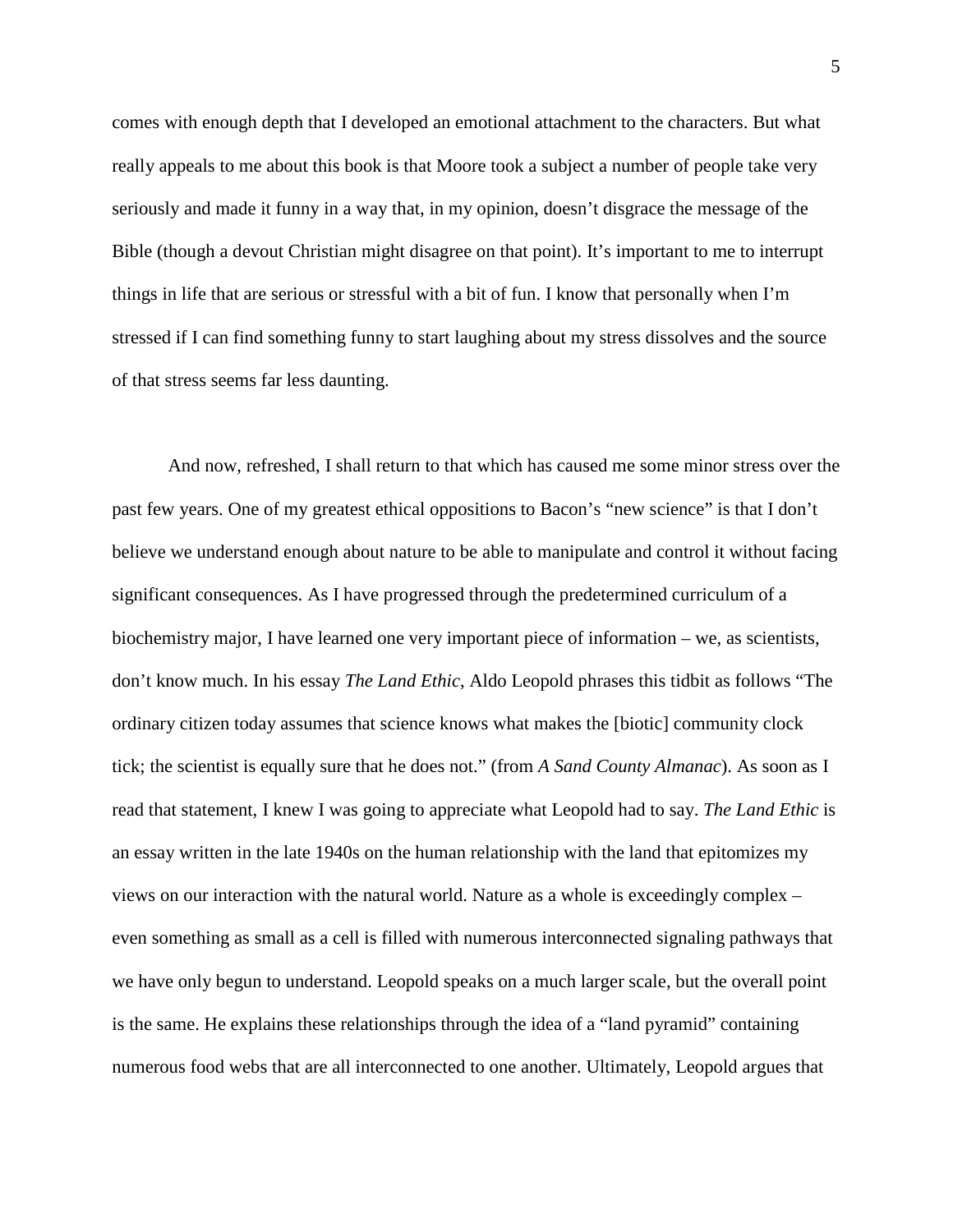as a result of this high degree of connectivity, a change at any level of the pyramid will affect all the other tiers. Therefore all tiers, whether biotic or abiotic, are equally important. When we tromp through nature with blind abandon, manipulating the biome to suit our desires, we are undoubtedly affecting much more than the intended target. This is especially applicable to those involved in biomedical research. When focusing at the level of a protein it can be difficult to extrapolate that knowledge out into the larger context of a whole cell, organ, or organism. As I have gained a greater understanding of biochemistry as a science, I have grown less confident in the ability of science to solve the problems of the world. There are some points where you need to take risks, but I have no idea where to draw that kind of a line.

At a very basic level I believe my dissatisfaction with science, or at least the biomedical sciences, stemmed from my previous relationship with nature. I've always been interested in science but I had never stopped to consider the morals behind research. I had just assumed sacrifice is necessary 'in the name of science'. However, because I grew up with a sense of responsibility towards the natural world, reading about Bacon's 'new science' made me question what it meant to do something 'in the name of science'. In the end, Bacon was relatively shattering to my beliefs. As I began to mentally work through this conundrum, I found myself being drawn towards the agricultural world. Historically, agriculture has been a sort of unification between human scientific, technological development and the environment in which we live. Some sort of harmony between science and nature was a soothing idea and so I began to seek out more information on the topic. One of the first books I read was Michael Pollan's The Omnivore's Dilemma. In this book, Pollan explores the American food system from its most industrialized (conventional factory farms) to its most natural (hunting and gathering) in a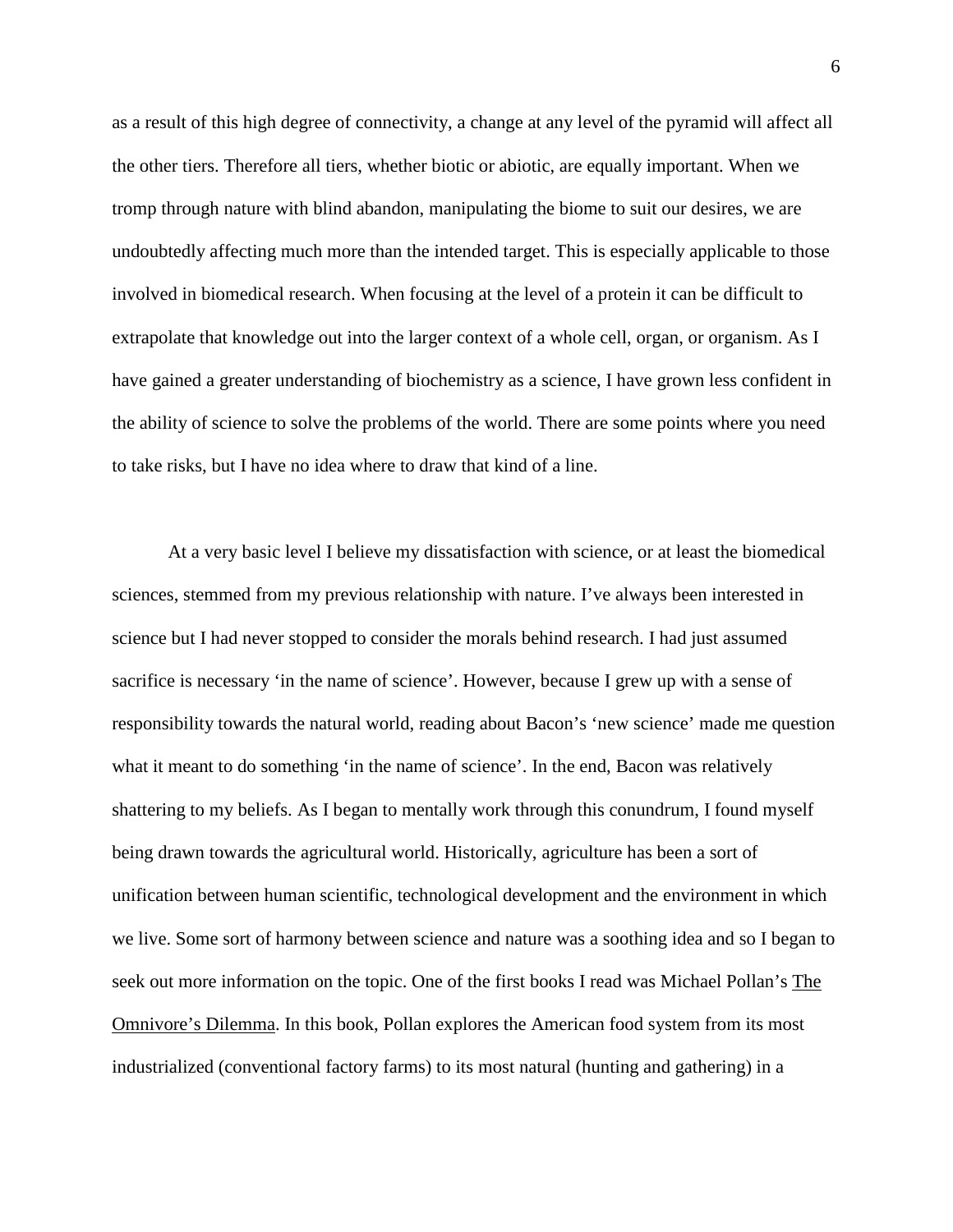stepwise fashion. His book was able to both horrify me and give me hope within the span of a few hundred pages. The section on conventional factory farming and confined animal feeding operations (CAFOs) gave a perfect example of how our continued domination of the natural world through our scientific and technological advances has transformed something that was once an entirely natural  $act - a$  cow eating – into something mechanized and almost entirely unnatural. In contrast to this, Pollan's discussion of small-scale local farming seemed like more of a harmony between nature and our technology. I found this notion to be quite appealing and I began to feel more hopeful that I could possibly find a way to do science in a way that is more harmonious with nature.

My interest in agricultural sustainability and this sort of balance between technology and nature has remained strong to date. Coincidently, after I left for college, my parents compensated for my absence by replacing me with farm animals. I say this in jest, but in actuality my departure for college coincided suspiciously well with the arrival of horses, cows and chickens. My parents by no means run a self-sufficient farm, but they frequently eat homegrown beef, eggs, and vegetables. As I continued my inquest into the realm of agriculture I happened across The Dirty Life by Kristin Kimball. This memoir tells the story of a New York City journalist turned rural community supported agriculture (CSA) farmer. What really intrigued me about this memoir was the fact that woven into the narrative of Kimball's life was a subtle critique on the way most American's look at food. Kimball talks about the meals her and her husband, Mark, would cook using whatever vegetables or meat they happened to have ready at the time. The way she describes her relationship with food should have been enough to give any modern American pause. How frequently do we, as Americans fully prepare a mean from scratch, let alone from ingredients that were just pulled from the earth? And even for those of us who do cook from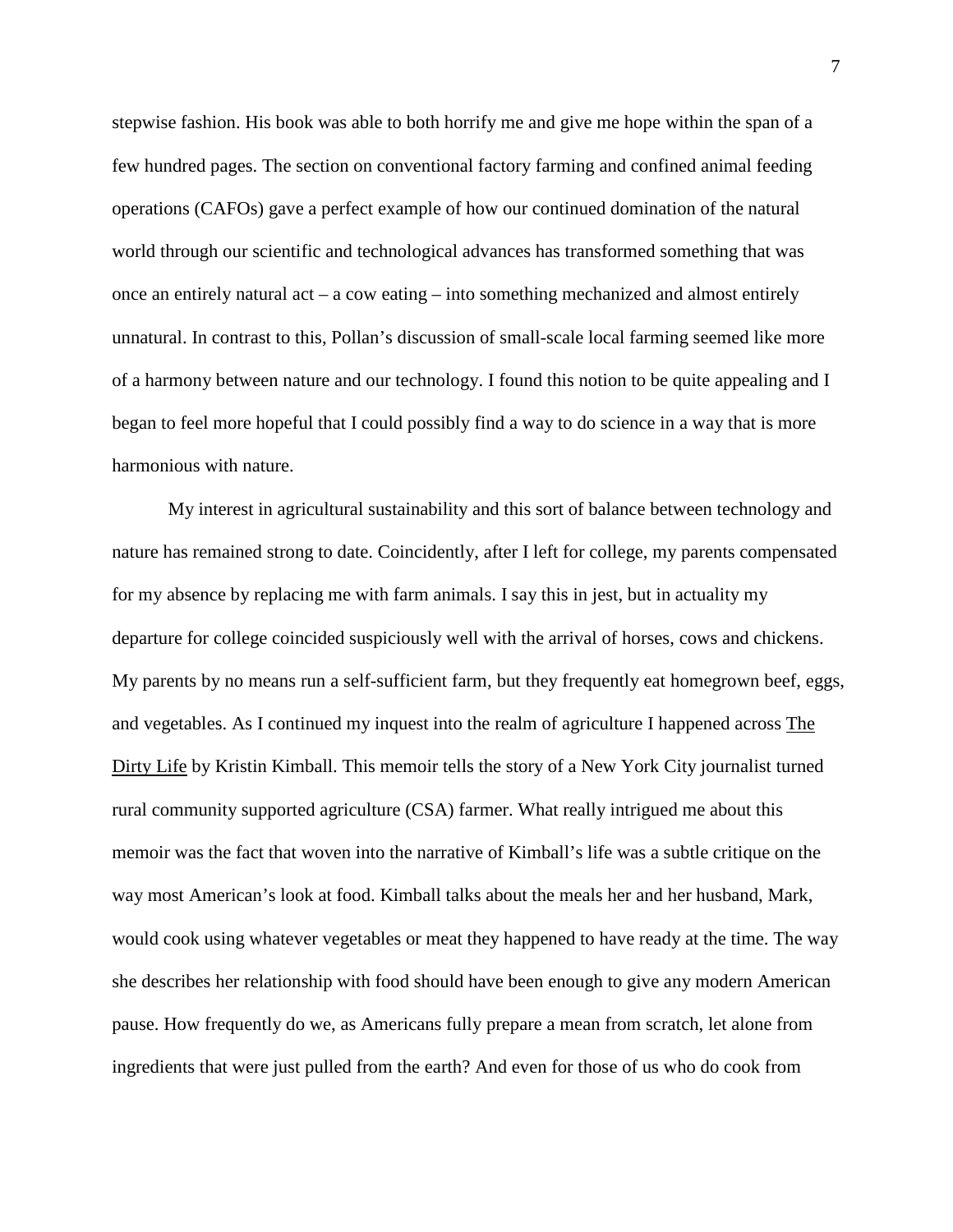scratch, how many can say they know where that food originated? What did that chicken look like before it was nicely cut up in consumer-friendly slices? These are questions that most of us, most of the time, cannot answer. And there is a very large part of me that is seriously disturbed by that fact. Kimball's memoir represents the sort of direction I would like to head towards. I don't foresee running my own farm in the future, but eating local food grown by people I know has become something very important to me.

As a scientist with a great respect for nature, it seems quite appropriate that I find some solace with Rachel Carson. In Silent Spring she perhaps best describes my inner conflict between science and nature. Carson herself was a scientist, yet in Silent Spring she speaks out against the indiscriminate use of our environmentally damaging scientific technological-fixes. Although I most definitely identified with Carson's views and arguments presented throughout the text, it was not the content of this book that has had the largest impact on my perspective. As I continued to consider the text, I realized the part of Silent Spring that has had the most profound effect on me was the way Rachel Carson was able to present a scientific argument in a way that is approachable to the general population. Personally I wish the scientific community operated more in this fashion. In general, major scientific findings are published in journals that most people are completely unaware of and are written in a language completely foreign to the general population. Yet nearly every single one of these people who have no means of understanding these studies is exposed to the resulting technological developments. It is in this way that our society is somewhat like the Island of Bensalem described by Sir Francis Bacon in *The New Atlantis*. In this society, there is no religion, but there are 'wise men' who run the society unquestioned. These wise men are scientists who provide the people of Bensalem with all the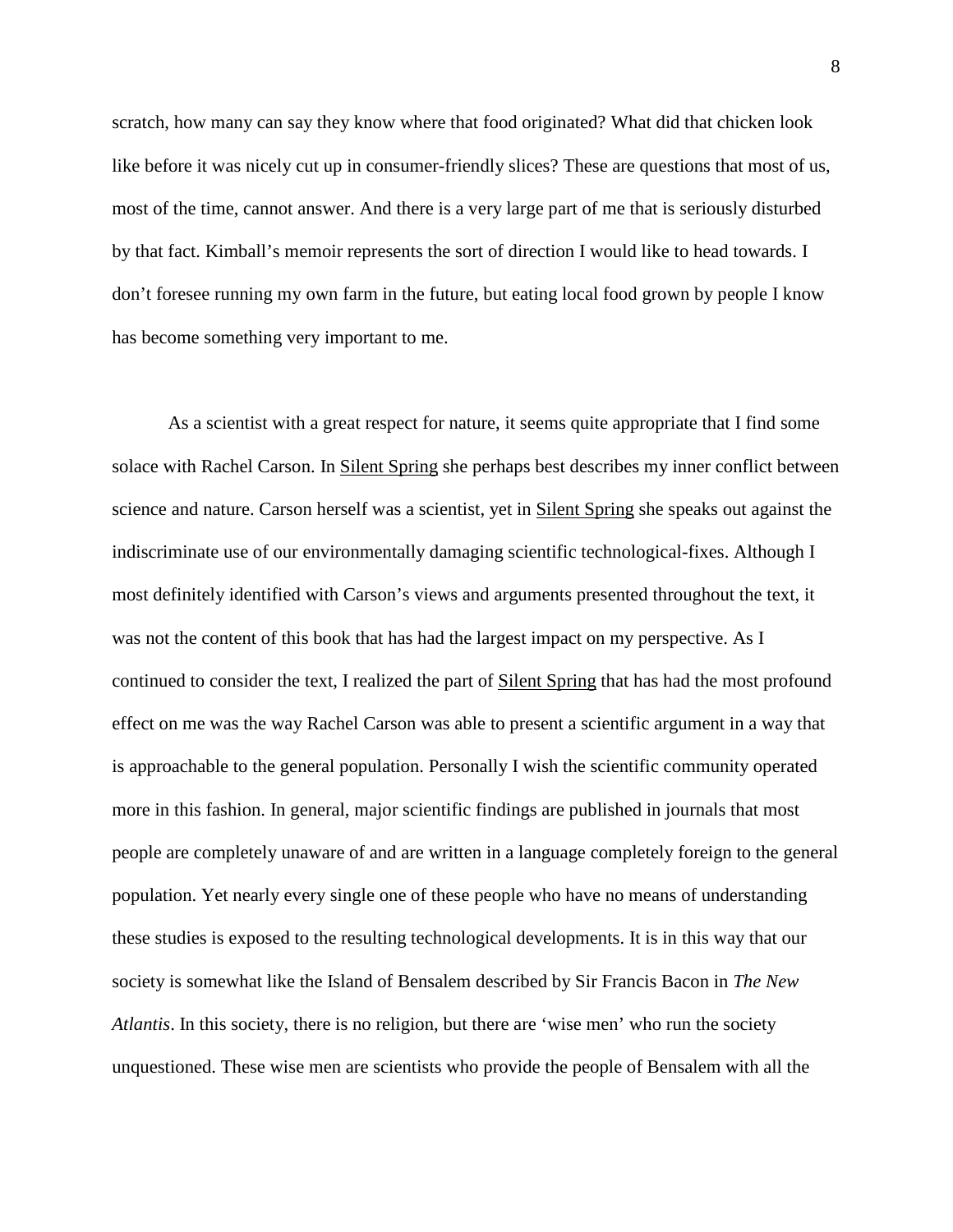technology they need. The technology keeps the people placated so they do not question the power of the wise men. At some level I find this alarming. Putting people in a position where they are unwilling and/or unable to question authority sets up a situation in which people in command can abuse their power. It further worries me that this is what our society is currently leaning towards – it has hints of the Orwellian dystopia of which I am wary.

Another reason why Rachel Carson's writing style is so appealing to me is that I have a real passion for creative writing. I have participated in high school and college creative writing classes and have thoroughly enjoyed my experiences. It was in my collegiate creative writing class that I was exposed to the book The Triggering Town, a series of essays written by Richard Hugo on creative writing. One of the most profound points Hugo makes is that when writing creatively, one must not become too attached to the initial subject of their work. Sometimes it is best to keep your mind open to all the possibilities that may lie before you. When writing creatively, it is important not to have preconceived notions about your subject – it prevents you from seeing a full range of possibilities. This piece of advice was quite striking to me because the best story I have ever written (in my opinion) was a result of letting my mind wander away from the familiar. But what's really striking about this advice is that it can apply to things outside the field of creative writing. Hugo uses Sir Alexander Fleming, the man who discovered penicillin, as an example of what can happen when you allow yourself to be open to all possibilities. He proposes the question *"But what if the British government had told him to find a cure for gonorrhea? He might have worried so much he would not have noticed the mold."* (pg 7). The preconceived notions we carry can blind us to all the possibilities that may lie before us, whether they are a scientific discovery, a new career path, or a brilliant short story.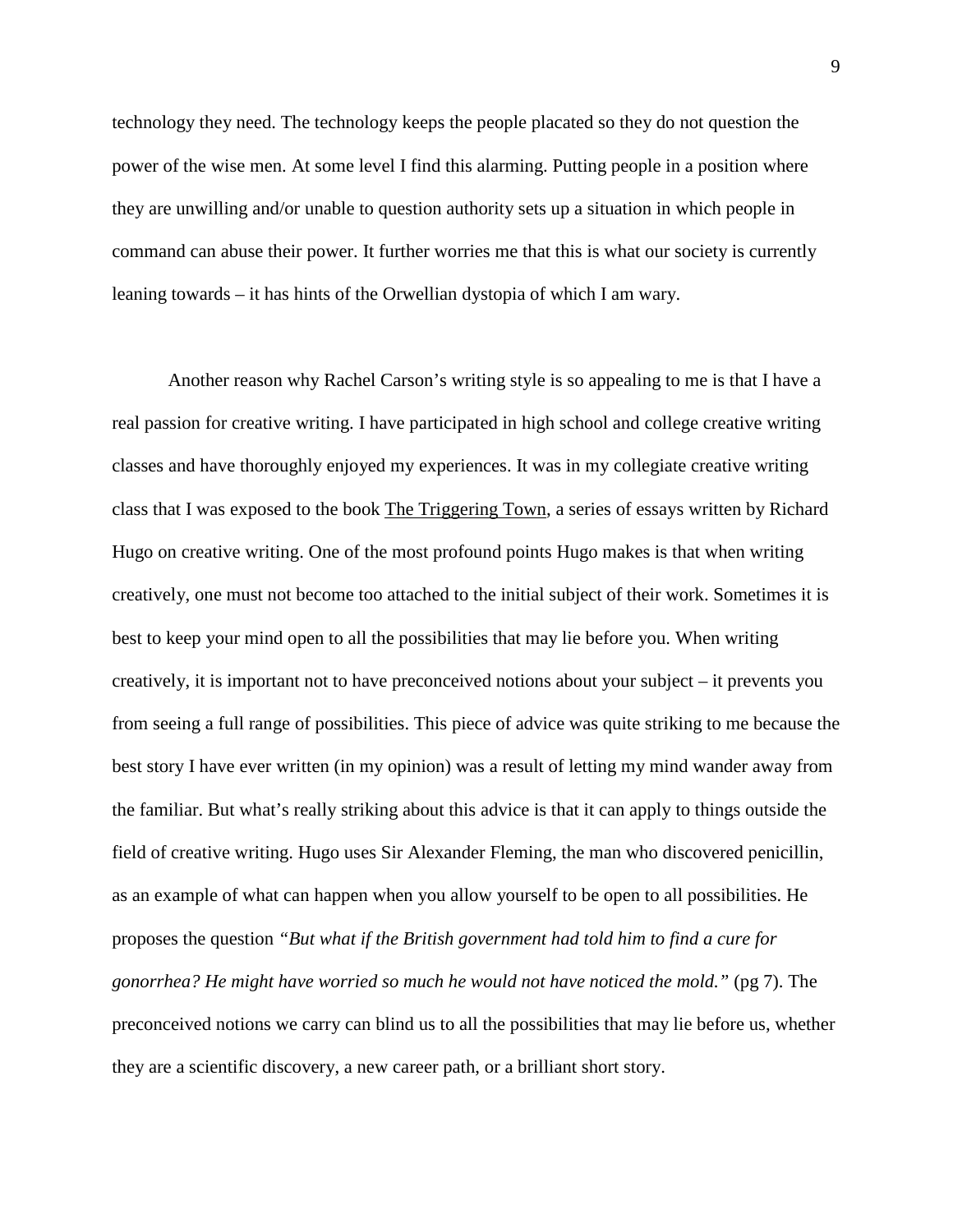I think it's safe to say that my perspectives have changed significantly during my time at the university. Therefore I think it is noteworthy that my taste in music has been relatively constant over the past four years. Most people who know me are aware that my favorite band, bar none, is The Decemberists. I have nearly every Decemberists song written in my music library and listen to them on an almost daily basis (literally). Sometimes even I have to admit that my love for this band is rather extreme, but if I am still capable of listening to them for hours on end even after listening to them almost every single day for three years (again, literally), there must be something significant keeping me engaged in their music. The Decemberists have had a remarkably profound influence on my life for being "just a band". They are directly responsible for me making the time investment necessary to learn to play the guitar, and they appeal to my interest in creative writing. These two reasons are why I chose *Picaresque* as a representative Decemberists album. The first song I was able to play from start to finish on the guitar was "We Both Go Down Together" (Track 2), followed closely by "The Mariner's Revenge Song" (Track 10). In addition, *Picaresque* is the album that in my opinion contains some of the most literary lyrics their lead singer, Colin Meloy, has ever written. One of the best aspects of listening to The Decemberists is Colin Meloy's ability to write full-fledged narratives within the confines of a song.

My interest in creative writing couples nicely with my love of The Decemberists. I was never a big fan of poetry – it just didn't do much for me. But, when I thought about song lyrics as poetry, Colin Meloy's lyrics in particular, I became more open-minded. I have always had trouble with the idea of analyzing poems for some deep, hidden metaphor. Why do poems have to be about something else? As I've come to find, they don't. What I now enjoy about poetry is